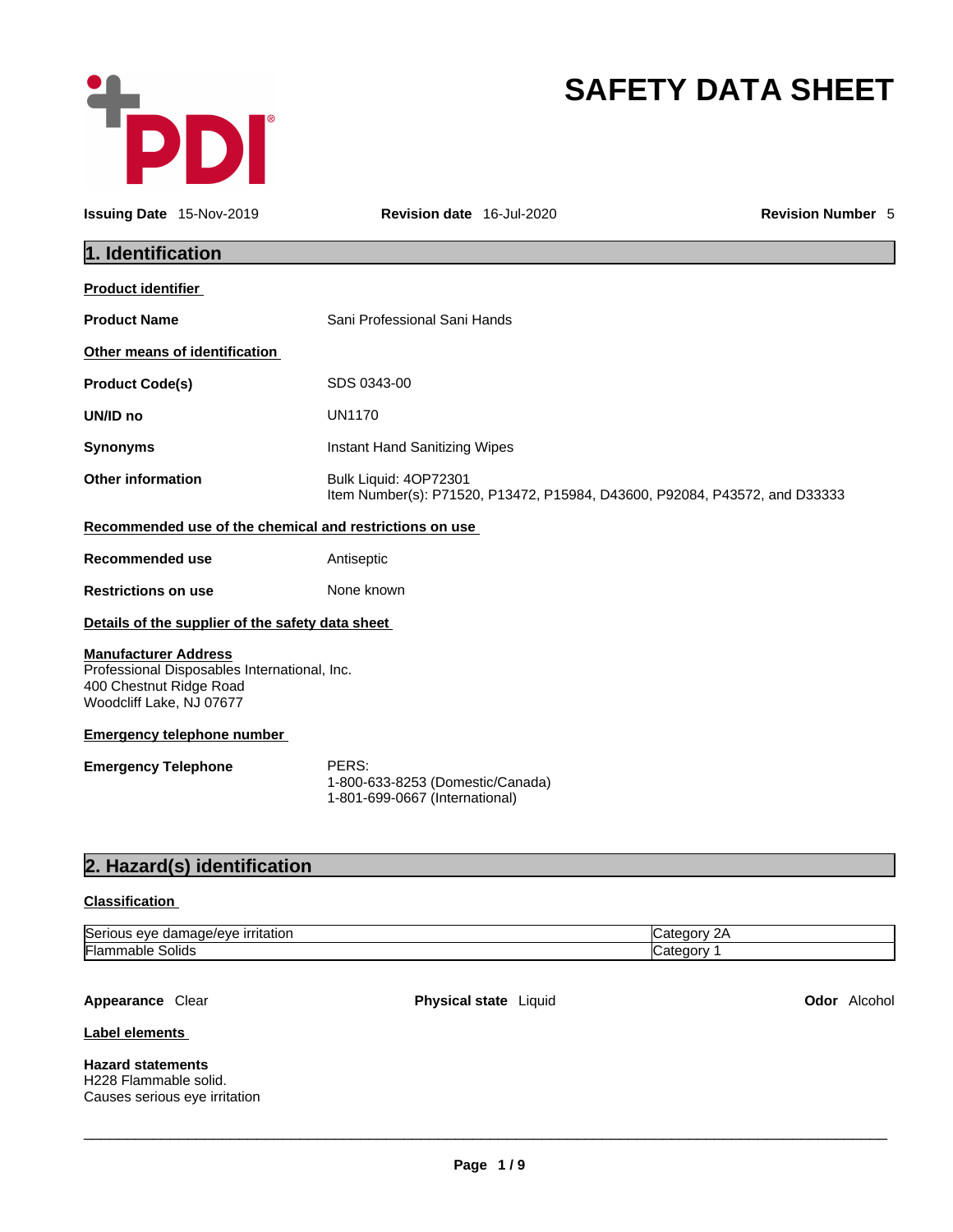

#### **Other information**

**Unknown acute toxicity** 69.51 % of the mixture consists of ingredient(s) of unknown toxicity

68.01 % of the mixture consists of ingredient(s) of unknown acute oral toxicity

68.01 % of the mixture consists of ingredient(s) of unknown acute dermal toxicity

69.51 % of the mixture consists of ingredient(s) of unknown acute inhalation toxicity (gas)

69.51 % of the mixture consists of ingredient(s) of unknown acute inhalation toxicity (vapor)

69.51 % of the mixture consists of ingredient(s) of unknown acute inhalation toxicity (dust/mist)

## **3. Composition/information on ingredients**

#### **Substance**

Not applicable.

#### **Mixture**

**Synonyms Instant Hand Sanitizing Wipes.** 

| Chemical name    | CAS No        | Weight-% | <b>Information Review</b><br>Act registry number<br>(HMIRA registry #) | <b>Hazardous Material Date HMIRA filed and</b><br>date exemption<br>granted (if<br>applicable) |  |
|------------------|---------------|----------|------------------------------------------------------------------------|------------------------------------------------------------------------------------------------|--|
| SD Alcohol 40    | 61116-08-3    | 68.01    |                                                                        |                                                                                                |  |
| Propylene Glycol | $57 - 55 - 6$ | 1.5      | $\overline{\phantom{0}}$                                               |                                                                                                |  |

### **4. First-aid measures**

#### **Description of first aid measures**

| Inhalation | Remove to fresh air. |
|------------|----------------------|
|            |                      |

**Eye contact Rinse thoroughly with plenty of water for at least 15 minutes, lifting lower and upper eyelids.** Consult a physician.

**Skin contact** Wash skin with water.

**Ingestion** Clean mouth with water and drink plenty of water afterwards.

#### **Most important symptoms and effects, both acute and delayed**

**Symptoms** No information available.

#### **Indication of any immediate medical attention and special treatment needed**

**Note to physicians** Treat symptomatically.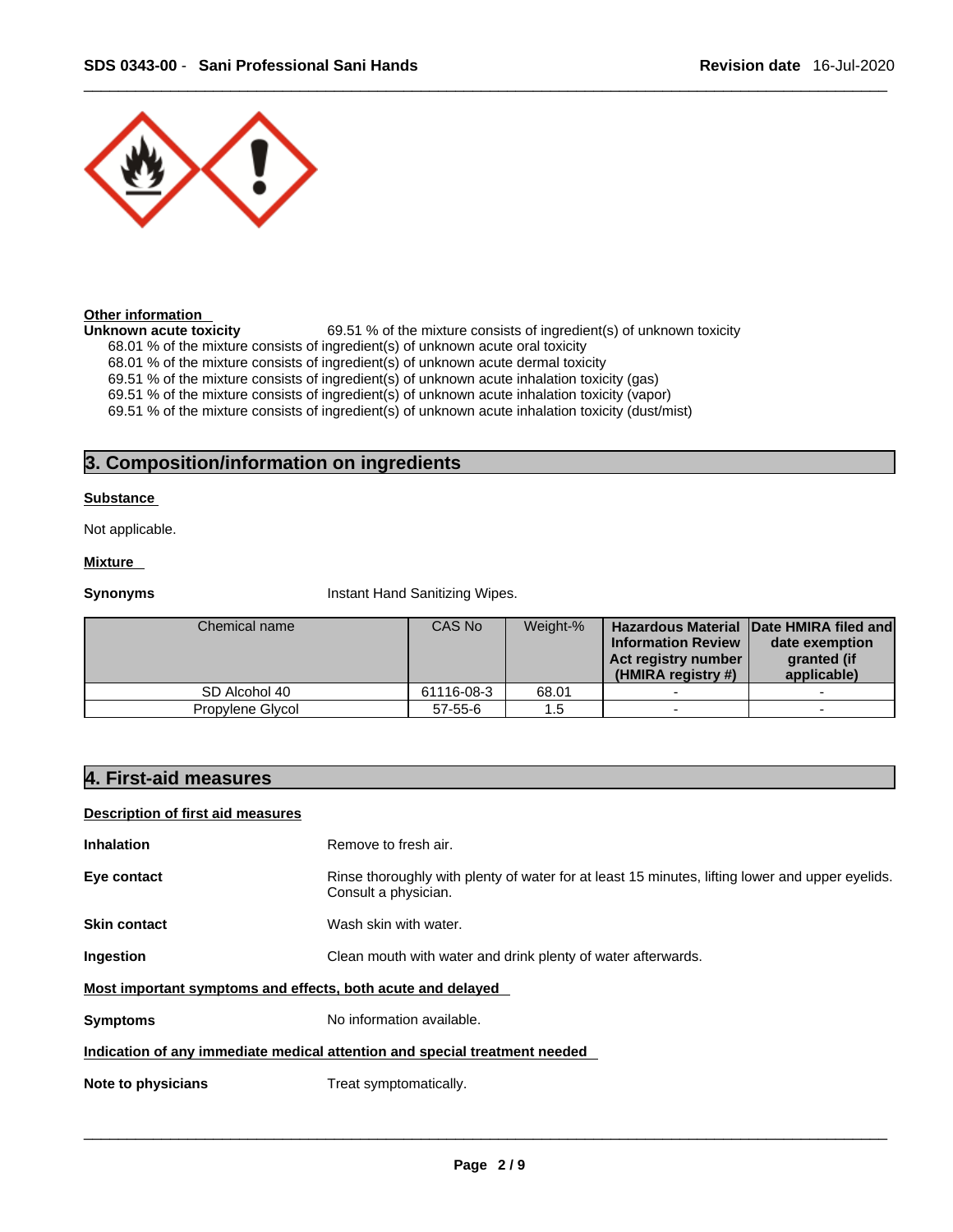## **5. Fire-fighting measures**

| <b>Suitable Extinguishing Media</b>                                        | Use extinguishing measures that are appropriate to local circumstances and the<br>surrounding environment.                                                                                                   |
|----------------------------------------------------------------------------|--------------------------------------------------------------------------------------------------------------------------------------------------------------------------------------------------------------|
| Unsuitable extinguishing media                                             | CAUTION: Use of water spray when fighting fire may be inefficient.                                                                                                                                           |
| No information available.<br>Specific hazards arising from the<br>chemical |                                                                                                                                                                                                              |
| <b>Explosion data</b><br><b>Sensitivity to mechanical impact None.</b>     |                                                                                                                                                                                                              |
| Sensitivity to static discharge                                            | None.                                                                                                                                                                                                        |
| Special protective equipment for<br>fire-fighters                          | Firefighters should wear self-contained breathing apparatus and full protective clothing for<br>fires involving chemicals or in confined spaces. Use personal protection equipment per<br>facility protocol. |
| 6. Accidental release measures                                             |                                                                                                                                                                                                              |

#### **Personal precautions, protective equipment and emergency procedures**

| <b>Personal precautions</b>                          | Ensure adequate ventilation.                          |
|------------------------------------------------------|-------------------------------------------------------|
| Methods and material for containment and cleaning up |                                                       |
| <b>Methods for containment</b>                       | Prevent further leakage or spillage if safe to do so. |
| Methods for cleaning up                              | Pick up and transfer to properly labeled containers.  |

| 7. Handling and storage                                      |                                                                                                                                                                                                                                                                                        |  |  |
|--------------------------------------------------------------|----------------------------------------------------------------------------------------------------------------------------------------------------------------------------------------------------------------------------------------------------------------------------------------|--|--|
| <b>Precautions for safe handling</b>                         |                                                                                                                                                                                                                                                                                        |  |  |
| Advice on safe handling                                      | Avoid contact with eyes. Avoid breathing vapors. Wear protective clothing and equipment<br>as described in Section 8. Keep product away from heat, sparks, flames and all other<br>sources of ignition. No smoking in storage or use areas. Keep containers closed when not<br>in use. |  |  |
| Conditions for safe storage, including any incompatibilities |                                                                                                                                                                                                                                                                                        |  |  |
| <b>Storage Conditions</b>                                    | Store in a cool, dry location away from incompatible materials. Do not store near heat or<br>consistence De pot freeze or expect to extreme cold for a long period. De pot contaminate                                                                                                 |  |  |

## open flame. Do not freeze or expose to extreme cold for a long period. Do not contaminate water, food or feed by storage or disposal. For containers: Protect container from physical damage. When not in use keep center cap of lid closed to prevent moisture loss.

## **8. Exposure controls/personal protection**

#### **Control parameters**

#### **Exposure Limits** .

| Chemical name       | Alberta | <b>British</b><br>Columbia | Jntario                | Quebec |
|---------------------|---------|----------------------------|------------------------|--------|
| Givcol<br>Propylene |         |                            | τ۱۸<br>I0 ma/m<br>VVA. |        |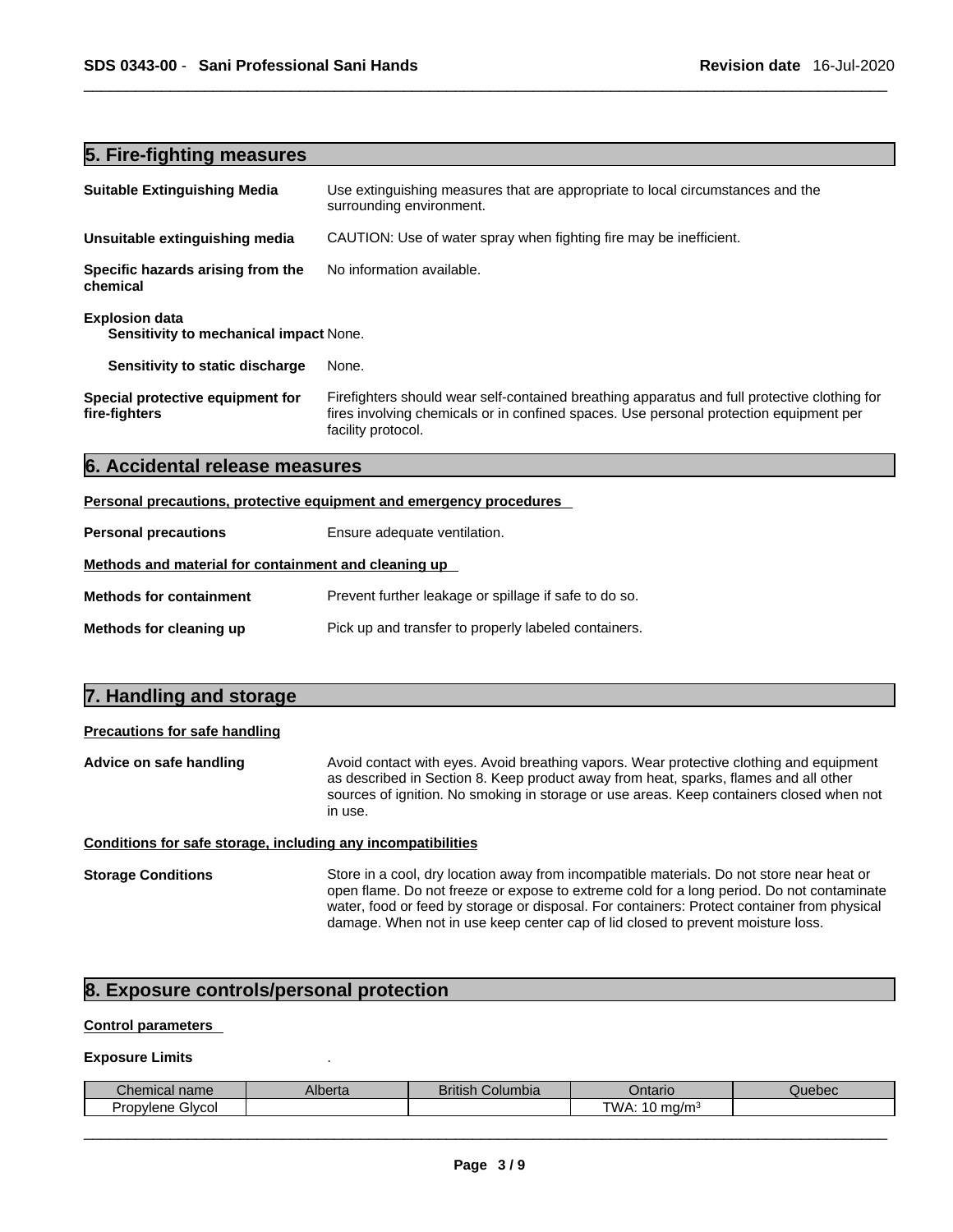| $-7 - 7$<br>7-00-l | $ \sim$<br>TWA: 50<br>ppm<br>וור |  |
|--------------------|----------------------------------|--|
| .                  | $ -$<br>"WA.<br>י∩∩n<br>∽        |  |
|                    |                                  |  |

#### **Appropriate engineering controls**

| <b>Engineering controls</b>                                           | Showers<br>Eyewash stations<br>Ventilation systems.                                                                                                                         |
|-----------------------------------------------------------------------|-----------------------------------------------------------------------------------------------------------------------------------------------------------------------------|
| Individual protection measures, such as personal protective equipment |                                                                                                                                                                             |
| <b>Eye/face protection</b>                                            | No special protective equipment required under normal use conditions. If needed, wear eye<br>protection per facility protocol to avoid eye contact.                         |
| Skin and body protection                                              | No special protective equipment required under normal use conditions. If needed, wear<br>protective gloves per facility protocol to avoid skin contact.                     |
| <b>Respiratory protection</b>                                         | No protective equipment is needed under normal use conditions. If exposure limits are<br>exceeded or irritation is experienced, ventilation and evacuation may be required. |
| <b>General hygiene considerations</b>                                 | Handle in accordance with good industrial hygiene and safety practice.                                                                                                      |

## **9. Physical and chemical properties**

### **Information on basic physical and chemical properties**

| <b>Physical state</b>            | Liquid                   |                  |
|----------------------------------|--------------------------|------------------|
| Appearance                       | Clear                    |                  |
| Color                            | Colorless                |                  |
| Odor                             | Alcohol                  |                  |
| <b>Odor threshold</b>            | No information available |                  |
|                                  |                          |                  |
| <b>Property</b>                  | <b>Values</b>            | Remarks • Method |
| рH                               | 7.5                      |                  |
| Melting point / freezing point   | No data available        | None known       |
| Boiling point / boiling range    | No data available        | None known       |
| <b>Flash point</b>               | 22 °C / 71.6<br>°F       | Tag Closed Cup   |
| <b>Evaporation rate</b>          | No data available        | None known       |
| Flammability (solid, gas)        | No data available        | None known       |
| <b>Flammability Limit in Air</b> |                          | None known       |
| Upper flammability or explosive  | No data available        |                  |
| limits                           |                          |                  |
| Lower flammability or explosive  | No data available        |                  |
| limits                           |                          |                  |
| Vapor pressure                   | No data available        | None known       |
| <b>Vapor density</b>             | No data available        | None known       |
| <b>Relative density</b>          | $0.883 (+/- 0.5)$        |                  |
| <b>Water solubility</b>          | No data available        | None known       |
| Solubility in other solvents     | No data available        | None known       |
| <b>Partition coefficient</b>     | No data available        | None known       |
| <b>Autoignition temperature</b>  | No data available        | None known       |
| <b>Decomposition temperature</b> | No data available        | None known       |
| <b>Kinematic viscosity</b>       | No data available        | None known       |
| <b>Dynamic viscosity</b>         | No data available        | None known       |
|                                  |                          |                  |
| <b>Other information</b>         | No information available |                  |
| <b>Explosive properties</b>      |                          |                  |
| <b>Oxidizing properties</b>      | No information available |                  |
| <b>Softening point</b>           | No information available |                  |
| <b>Molecular weight</b>          | No information available |                  |
| <b>VOC Content (%)</b>           | No information available |                  |
| <b>Liquid Density</b>            | No information available |                  |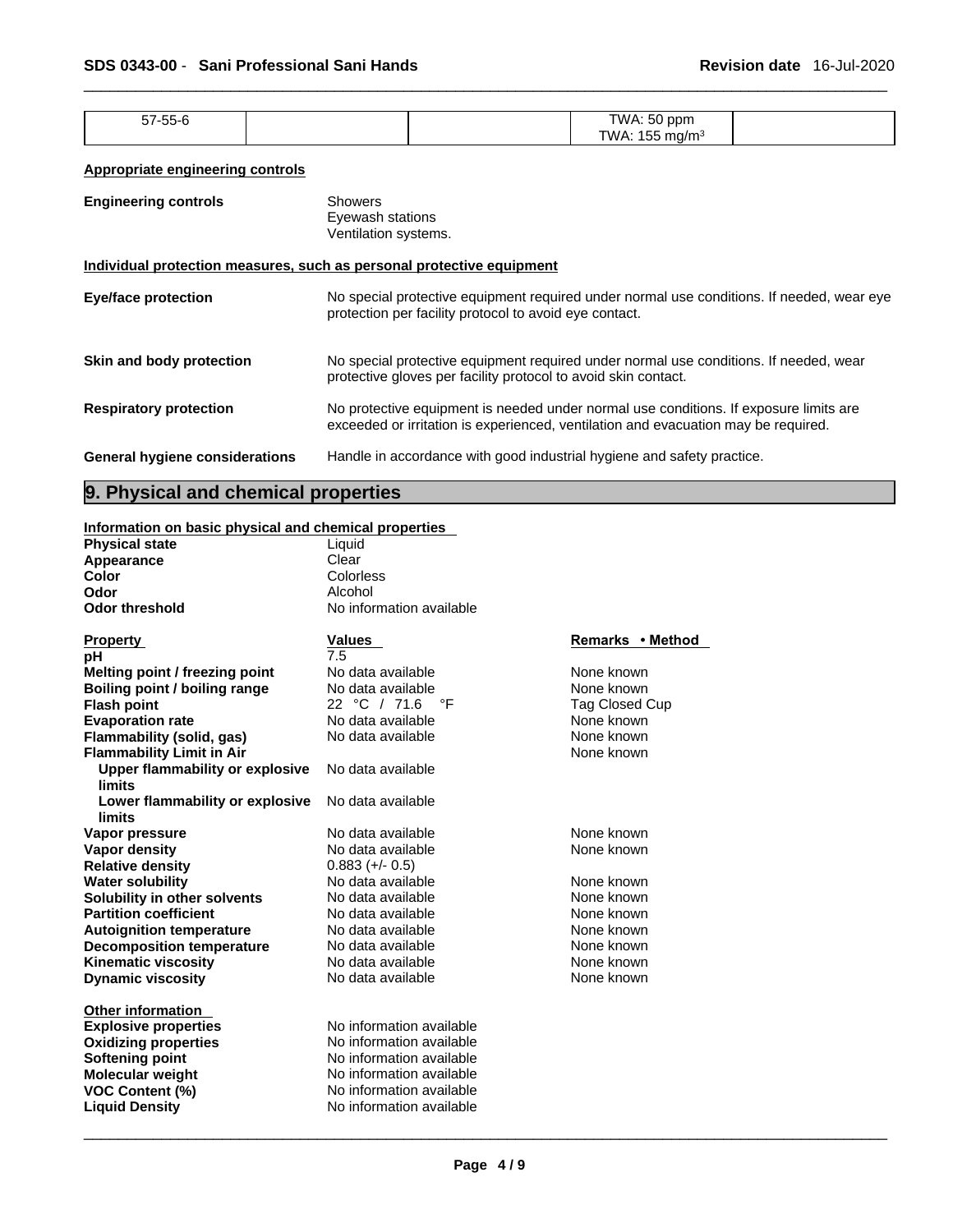**Bulk density No information available** 

## **10. Stability and reactivity**

| <b>Reactivity</b>                                                       | No information available.                 |
|-------------------------------------------------------------------------|-------------------------------------------|
| <b>Chemical stability</b>                                               | Stable under normal conditions.           |
| <b>Possibility of hazardous reactions</b> None under normal processing. |                                           |
| <b>Conditions to avoid</b>                                              | None known based on information supplied. |
| Incompatible materials                                                  | None known based on information supplied. |
|                                                                         |                                           |

**Hazardous decomposition products** None known based on information supplied.

## **11. Toxicological information**

#### **Information on likely routes of exposure**

#### **Product Information**

| Inhalation of high concentrations of vapors may cause upper respiratory tract irritation,<br>headache, dizziness, drowsiness, confusion, and other central nervous system effects. |
|------------------------------------------------------------------------------------------------------------------------------------------------------------------------------------|
| Direct contact with liquid may cause moderate eye irritation.                                                                                                                      |
| Prolonged contact may cause irritation with drying and dermatitis.                                                                                                                 |
| Ingestion is unlikely for solid products. This product contains only a small amount of liquid.<br>No adverse effects are expected.                                                 |
|                                                                                                                                                                                    |

#### **<u>Symptoms related to the physical, chemical and toxicological characteristics</u>**

**Symptoms** No information available.

**Acute toxicity**

**Numerical measures of toxicity**

**Unknown acute toxicity** 69.51 % of the mixture consists of ingredient(s) of unknown toxicity

68.01 % of the mixture consists of ingredient(s) of unknown acute oral toxicity

68.01 % of the mixture consists of ingredient(s) of unknown acute dermal toxicity

69.51 % of the mixture consists of ingredient(s) ofunknown acute inhalation toxicity (gas)

69.51 % of the mixture consists of ingredient(s) of unknown acute inhalation toxicity (vapor)

69.51 % of the mixture consists of ingredient(s) of unknown acute inhalation toxicity (dust/mist)

#### **Component Information**

| Chemical name    | Oral LD50            | Dermal LD50           | <b>Inhalation LC50</b> |
|------------------|----------------------|-----------------------|------------------------|
| Propylene Glycol | Rat .<br>$= 20$ g/kg | Rabbit<br>20800 mg/kg |                        |
| 57-55-6          |                      |                       |                        |

#### **Delayed and immediate effects as well as chronic effects from short and long-term exposure**

| Skin corrosion/irritation         | Not expected to cause skin corrosion or irritation.      |
|-----------------------------------|----------------------------------------------------------|
| Serious eye damage/eye irritation | No information available.                                |
| Respiratory or skin sensitization | Not expected to cause respiratory or skin sensitization. |
|                                   |                                                          |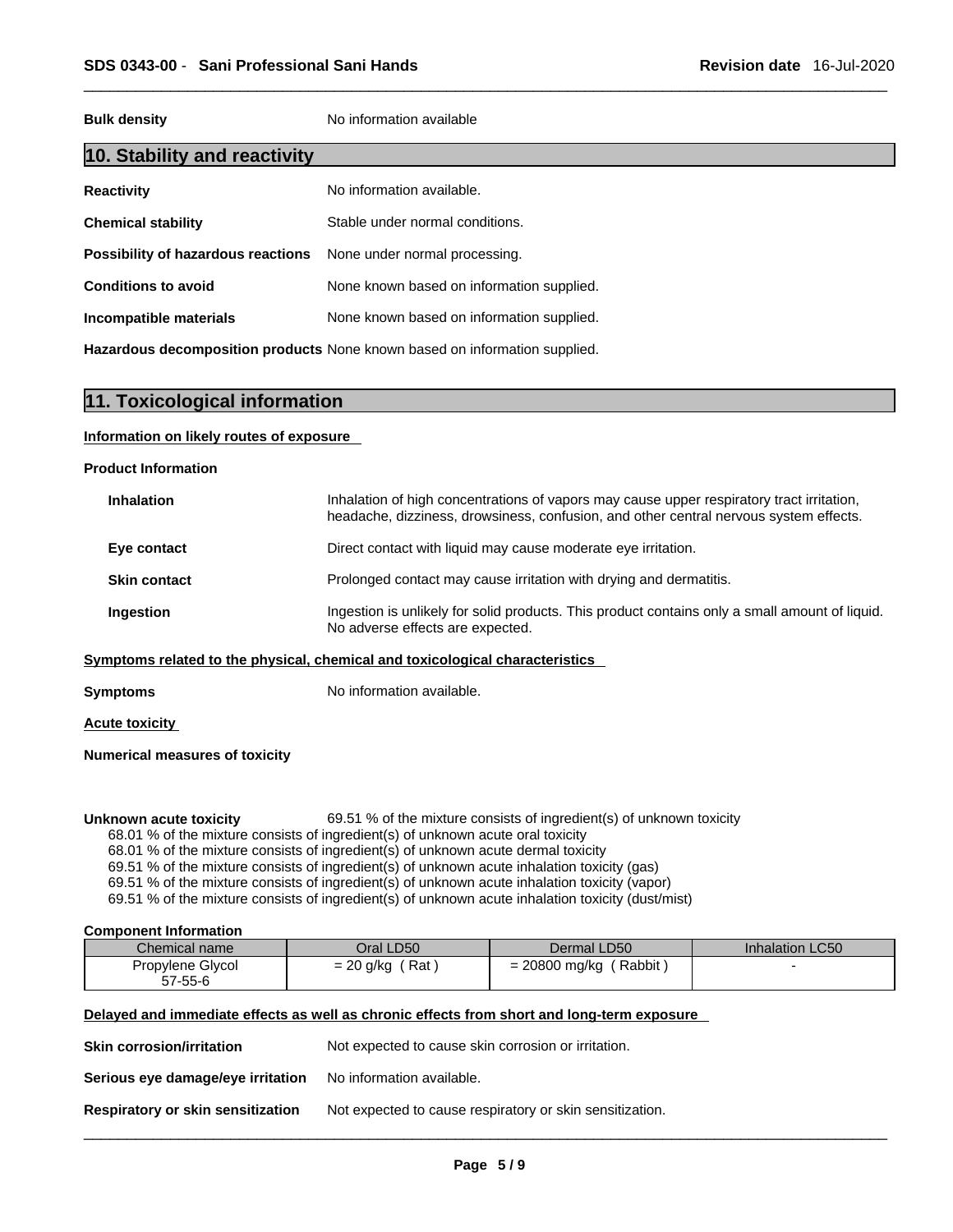| <b>Germ cell mutagenicity</b>   | Not expected to cause mutagenic activity.            |  |
|---------------------------------|------------------------------------------------------|--|
| Carcinogenicity                 | No information available.                            |  |
| <b>Reproductive toxicity</b>    | Reproductive harm is not expected from this product. |  |
| <b>Teratogenicity</b>           | Not expected to have chronic health effects.         |  |
| <b>STOT - single exposure</b>   | No information available.                            |  |
| <b>STOT - repeated exposure</b> | No information available.                            |  |
| <b>Aspiration hazard</b>        | No information available.                            |  |

## **12. Ecological information**

#### **Ecotoxicity** .

| Chemical name                 | Algae/aquatic plants                                          | <b>Fish</b>                                                                                                                                                                                                | Toxicity to<br>microorganisms | Crustacea                                                                           |
|-------------------------------|---------------------------------------------------------------|------------------------------------------------------------------------------------------------------------------------------------------------------------------------------------------------------------|-------------------------------|-------------------------------------------------------------------------------------|
| Propylene Glycol<br>57-55-6   | EC50: =19000mg/L (96h,<br>Pseudokirchneriella<br>subcapitata) | $LC50: = 710$ mg/L (96h,<br>Pimephales promelas)<br>LC50: =51600mg/L (96h,<br>Oncorhynchus mykiss)<br>LC50: 41 - 47mL/L (96h,<br>Oncorhynchus mykiss)<br>$LC50: = 51400mg/L$ (96h,<br>Pimephales promelas) |                               | EC50: >1000mg/L (48h,<br>Daphnia magna) EC50:<br>>10000mg/L (24h,<br>Daphnia magna) |
| Persistence and degradability | No information available.                                     |                                                                                                                                                                                                            |                               |                                                                                     |
| <b>Bioaccumulation</b>        | No information available.                                     |                                                                                                                                                                                                            |                               |                                                                                     |
| Other adverse effects         | No information available.                                     |                                                                                                                                                                                                            |                               |                                                                                     |

# **13. Disposal considerations**

### **Waste treatment methods**

| Waste from residues/unused | Dispose of in accordance with local regulations. Dispose of waste in accordance with |
|----------------------------|--------------------------------------------------------------------------------------|
| products                   | environmental legislation.                                                           |
| Contaminated packaging     | Do not reuse empty containers.                                                       |

## **14. Transport information**

| DOT                  |                         |  |
|----------------------|-------------------------|--|
| UN/ID no             | <b>UN1170</b>           |  |
| Proper shipping name | <b>Ethanol Solution</b> |  |
| <b>Hazard class</b>  |                         |  |
| Packing group        |                         |  |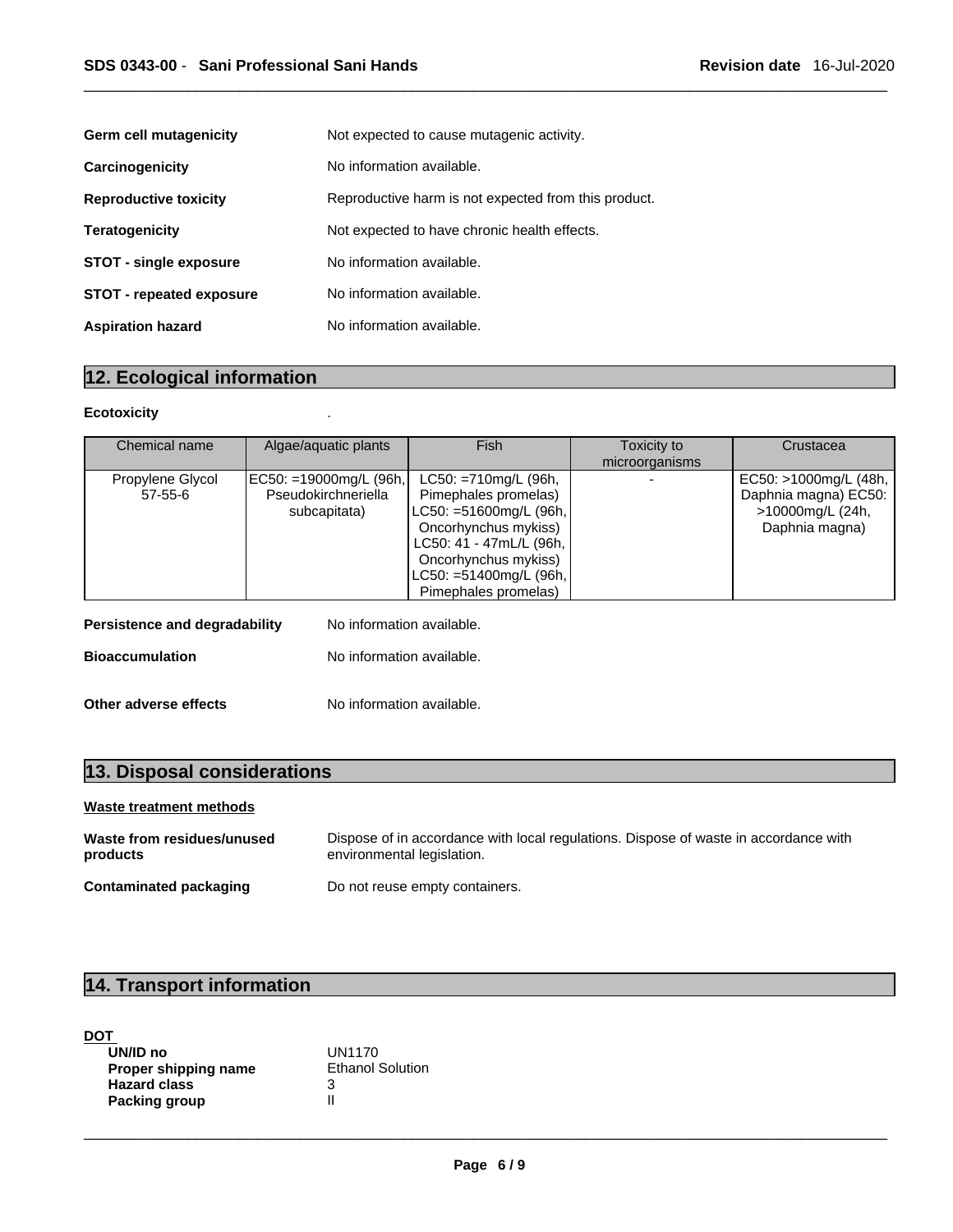| UN1170                  |  |
|-------------------------|--|
| <b>Ethanol Solution</b> |  |
| 3                       |  |
|                         |  |
|                         |  |
| UN1170                  |  |
| <b>Ethanol Solution</b> |  |
| 3                       |  |
|                         |  |
|                         |  |

## **15. Regulatory information**

**Safety, health and environmental regulations/legislation specific for the substance or mixture**

#### **International Regulations**

**IATA** 

**The Montreal Protocol on Substances that Deplete the Ozone Layer** Not applicable

**The Stockholm Convention on Persistent Organic Pollutants** Not applicable

**The Rotterdam Convention** Not applicable

| <b>TSCA</b>          | Contact supplier for inventory compliance status. |
|----------------------|---------------------------------------------------|
| <b>DSL/NDSL</b>      | Does not comply                                   |
| <b>EINECS/ELINCS</b> | Does not comply                                   |
| <b>ENCS</b>          | Contact supplier for inventory compliance status. |
| <b>IECSC</b>         | Contact supplier for inventory compliance status. |
| <b>KECL</b>          | Contact supplier for inventory compliance status. |
| <b>PICCS</b>         | Contact supplier for inventory compliance status. |
| <b>AICS</b>          | Contact supplier for inventory compliance status. |

 **Legend:** 

 **TSCA** - United States Toxic Substances Control Act Section 8(b) Inventory

 **DSL/NDSL** - Canadian Domestic Substances List/Non-Domestic Substances List

 **EINECS/ELINCS** - European Inventory of Existing Chemical Substances/European List of Notified Chemical Substances

 **ENCS** - Japan Existing and New Chemical Substances

 **IECSC** - China Inventory of Existing Chemical Substances

 **KECL** - Korean Existing and Evaluated Chemical Substances

 **PICCS** - Philippines Inventory of Chemicals and Chemical Substances

 **AICS** - Australian Inventory of Chemical Substances

#### **US Federal Regulations**

#### **SARA 313**

Section 313 of Title III of the Superfund Amendments and Reauthorization Act of 1986 (SARA). This product does not contain any chemicals which are subject to the reporting requirements of the Act and Title 40 of the Code of Federal Regulations, Part 372.

#### **SARA 311/312 Hazard Categories**

Should this product meet EPCRA 311/312 Tier reporting criteria at 40 CFR 370, refer to Section 2 of this SDS for appropriate classifications. Under the amended regulations at 40 CFR 370, EPCRA 311/312 Tier II reporting for the 2017 calendar year will need to be consistent with updated hazard classifications.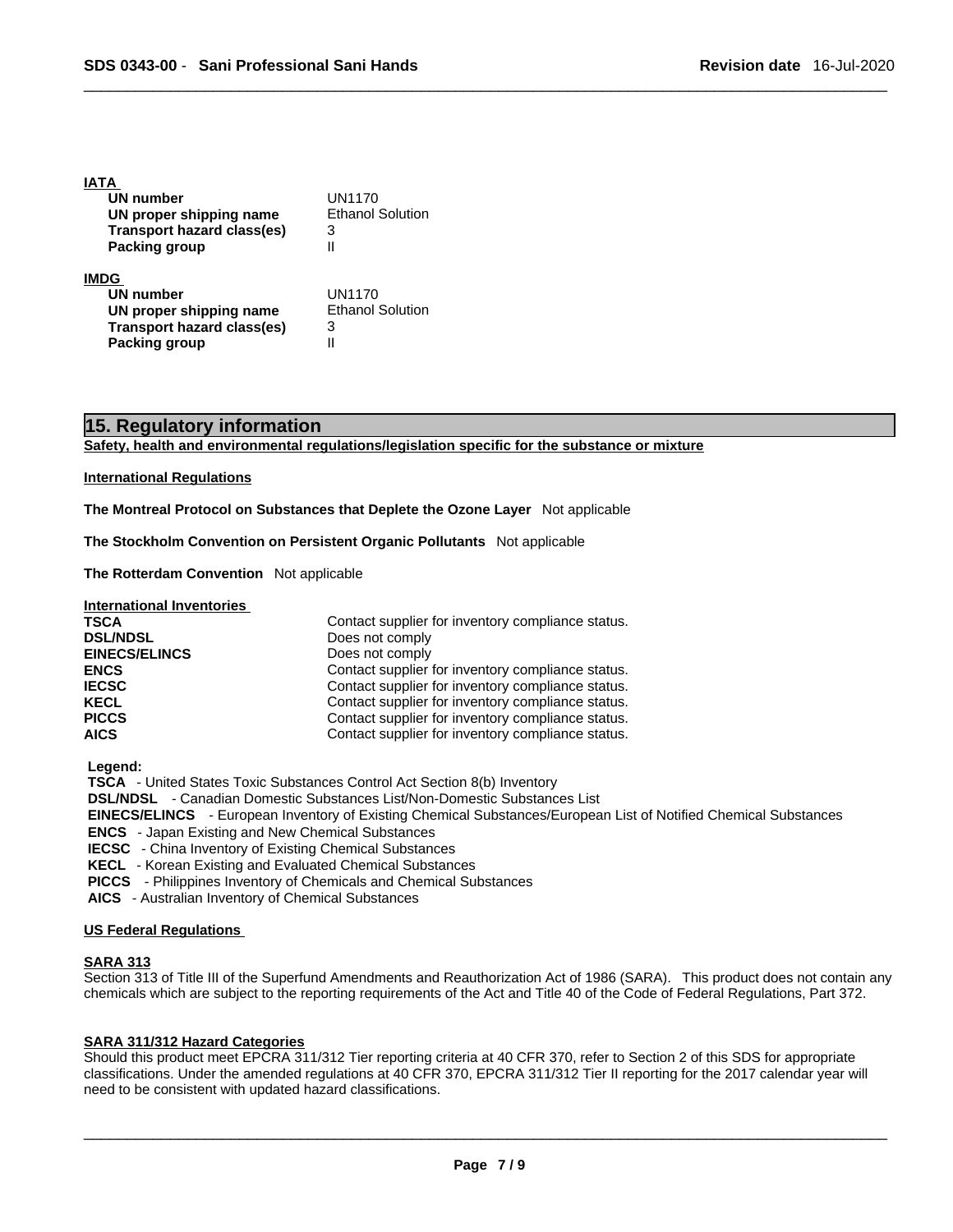#### **CWA (Clean WaterAct)**

This product does not contain any substances regulated as pollutants pursuant to the Clean Water Act (40 CFR 122.21 and 40 CFR 122.42).

#### **CERCLA**

This material, as supplied, does not contain any substances regulated as hazardous substances under the Comprehensive Environmental Response Compensation and Liability Act (CERCLA) (40 CFR 302) or the Superfund Amendments and Reauthorization Act (SARA) (40 CFR 355). There may be specific reporting requirements at the local, regional, or state level pertaining to releases of this material.

#### **US State Regulations**

#### **California Proposition 65**

This product does not contain any Proposition 65 chemicals.

#### **U.S. State Right-to-Know Regulations**

| Chemical name    | New Jersey | <b>Massachusetts</b> | Pennsylvania |
|------------------|------------|----------------------|--------------|
| Propylene Glycol |            |                      |              |
| 57-55-6          |            |                      |              |
| Glycerin         |            |                      |              |
| $56 - 81 - 5$    |            |                      |              |

**EPA Pesticide Registration Number** Not applicable

|                                                   | 16. Other information                                                                                                                                                                                                                                                                                                                                                                                                                                                                                                                                                                                                                                                                                                                                                                                                                                                                                                                                                                                                                                               |                       |                                                      |                                              |
|---------------------------------------------------|---------------------------------------------------------------------------------------------------------------------------------------------------------------------------------------------------------------------------------------------------------------------------------------------------------------------------------------------------------------------------------------------------------------------------------------------------------------------------------------------------------------------------------------------------------------------------------------------------------------------------------------------------------------------------------------------------------------------------------------------------------------------------------------------------------------------------------------------------------------------------------------------------------------------------------------------------------------------------------------------------------------------------------------------------------------------|-----------------------|------------------------------------------------------|----------------------------------------------|
| <u>NFPA</u>                                       | Health hazards 2                                                                                                                                                                                                                                                                                                                                                                                                                                                                                                                                                                                                                                                                                                                                                                                                                                                                                                                                                                                                                                                    | Flammability 3        | Instability 0                                        | <b>Physical and chemical</b><br>properties - |
| <b>HMIS</b>                                       | Health hazards 2                                                                                                                                                                                                                                                                                                                                                                                                                                                                                                                                                                                                                                                                                                                                                                                                                                                                                                                                                                                                                                                    | <b>Flammability 3</b> | Physical hazards 0                                   | Personal protection X                        |
|                                                   | Key or legend to abbreviations and acronyms used in the safety data sheet                                                                                                                                                                                                                                                                                                                                                                                                                                                                                                                                                                                                                                                                                                                                                                                                                                                                                                                                                                                           |                       |                                                      |                                              |
|                                                   | Legend Section 8: EXPOSURE CONTROLS/PERSONAL PROTECTION                                                                                                                                                                                                                                                                                                                                                                                                                                                                                                                                                                                                                                                                                                                                                                                                                                                                                                                                                                                                             |                       |                                                      |                                              |
| TWA<br>Ceiling                                    | TWA (time-weighted average)<br>Maximum limit value                                                                                                                                                                                                                                                                                                                                                                                                                                                                                                                                                                                                                                                                                                                                                                                                                                                                                                                                                                                                                  | <b>STEL</b>           | STEL (Short Term Exposure Limit)<br>Skin designation |                                              |
| Food Research Journal<br>Japan GHS Classification | U.S. Environmental Protection Agency ChemView Database<br>European Food Safety Authority (EFSA)<br>EPA (Environmental Protection Agency)<br>Acute Exposure Guideline Level(s) (AEGL(s))<br>U.S. Environmental Protection Agency Federal Insecticide, Fungicide, and Rodenticide Act<br>U.S. Environmental Protection Agency High Production Volume Chemicals<br>Hazardous Substance Database<br>International Uniform Chemical Information Database (IUCLID)<br>Australia National Industrial Chemicals Notification and Assessment Scheme (NICNAS)<br>NIOSH (National Institute for Occupational Safety and Health)<br>National Library of Medicine's ChemID Plus (NLM CIP)<br>National Library of Medicine's PubMed database (NLM PUBMED)<br>National Toxicology Program (NTP)<br>New Zealand's Chemical Classification and Information Database (CCID)<br>Organization for Economic Co-operation and Development Environment, Health, and Safety Publications<br>Organization for Economic Co-operation and Development High Production Volume Chemicals Program |                       |                                                      |                                              |